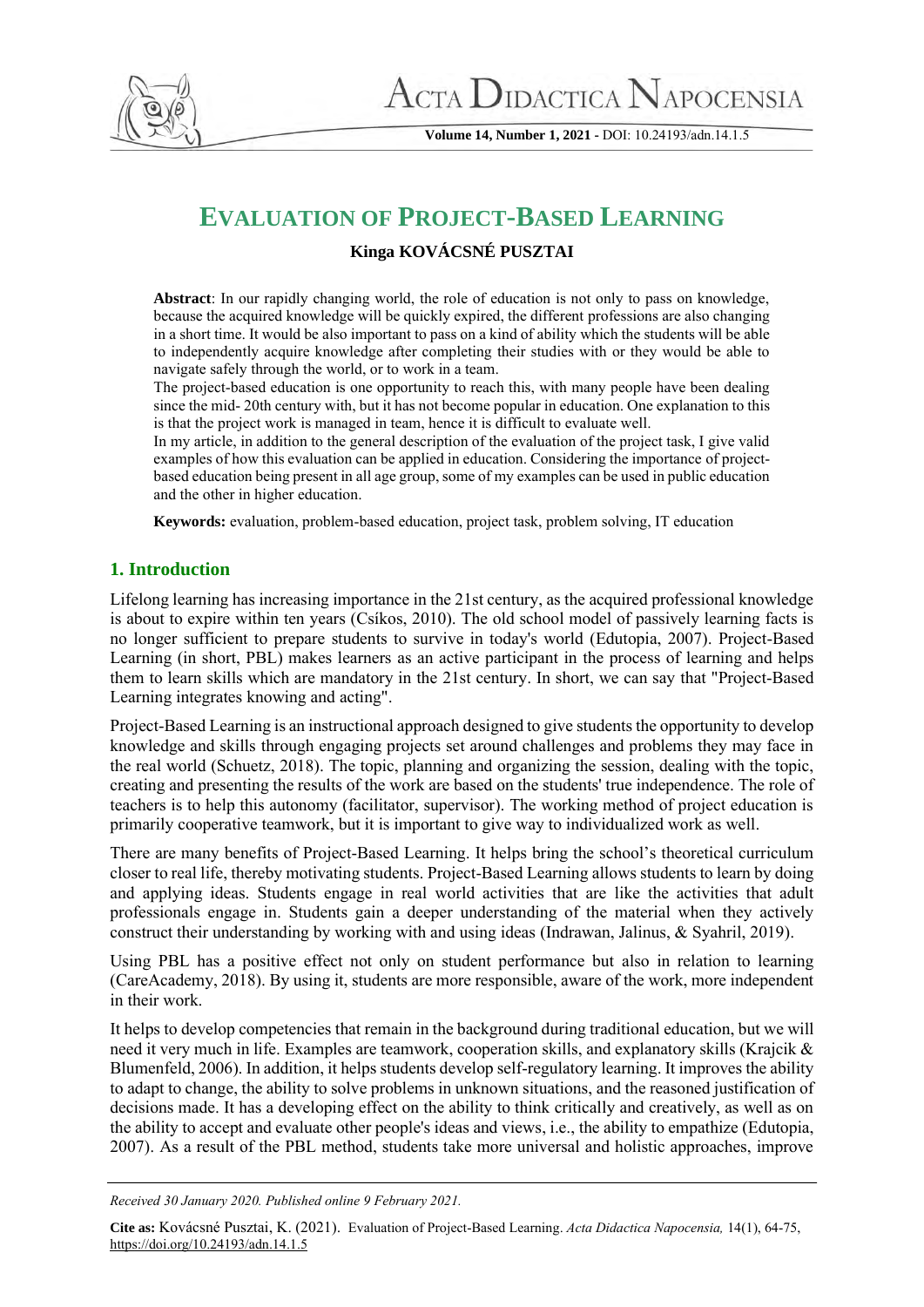team collaboration, and work together to learn about their own strengths and weaknesses, resulting in improved self-regulatory learning.

Researches (Bhagi, 2017; Williams & Linn, 2002) have demonstrated that students, who learn in Project-Based Learning, get higher scores than students in traditional education. Further research (Csíkos, 2010; Rivet & Krajcik, 2004) has also found that attitudes towards learning have been positive and that there has been a positive change in other non-cognitive personality traits.

In addition to the many benefits of project education, there are also many difficulties (Bogler, 2016; Taylor, Thinh, & Spirnak, 2000). Solving a project takes much more time than if the teacher simply shared that knowledge. It requires more time and energy from both the teacher and the student.

Solving a project often does not only improve the knowledge of one subject, so the problem arises as to which class to deal with. A solution could be to introduce project days where subjects could be taught in an integrated way. More and more schools are taking initiatives to do this; however, these are usually a few separate days a year. And for a real task, independent work at home would also be important, which cannot be solved in a project day. The solution to this could be to introduce project lessons instead of project days. (K. Pusztai, 2017)

Another difficulty with applying Project-Based Learning is that the working method is most often teamwork. This raises several issues (McCharty, 2019). For example, it would be important for all students in the group to be equally active in solving the task. However, usually after a while, the roles develop in the groups, and many times a student gets to the periphery without being given a task.

The situation of teachers in teamwork is also difficult. Each class has 20-30 people, while the upper limit of a well-functioning group is much lower, so a teacher will be the tutor of several groups at the same time, which is a much more difficult task than holding a frontal lesson.

Perhaps one of the biggest difficulties in Project-Based Learning is the issue of evaluation. What, when and how to evaluate, and how to evaluate individuals in a teamwork. While there are many articles on PBL and its benefits, there are much fewer on evaluating Project-Based Learning. I think many teachers would like to use PBL, only because of the difficulty of assessment, they prefer a different method. That is why I think it is very important to see examples of evaluating a project task.

In my article, I first deal in general with the evaluation of PBL. Although I have set the main goal of evaluation within Project-Based Learning, I still deal with evaluation patterns that can be applied in general, to any other method. I then examine how project teaching and evaluation take place in some parts of the world, and then I present my own research, i.e., some public education and higher education projects, their evaluations and their educational experiences. The main aim of my paper is to provoke thought, and I suggest the presented examples for further development.

## **2. Evaluation of the project task**

In pedagogy, assessment is always a comparison. The question is, who, whom does it compare to.

The teacher refers to the external (curriculum) requirements, the other students, the student's previous performance, his own open or sometimes hidden expectations, and often to international expectations (IEA, PISA).

The student is mainly concerned with the open and by "caught" hidden expectations of the teacher and his peers. You do not usually know the external requirements, you can appreciate your own development especially at high jumps, but you also need external help for this.

Parents' benchmarks are scattered across a wide range of areas: what other child does, what grades does other child, what kind of further education want to do he / she have with his / her child, or perhaps where his other child did hold in this age.

Project-Based Learning, also called challenge-based learning, begins with the assumption that there is not necessarily just one right answer to solving a problem. Finding creative solutions is important but very difficult to evaluate. If projects are interdisciplinary, it becomes even more challenging for teachers to criticize topics that may be unknown to them.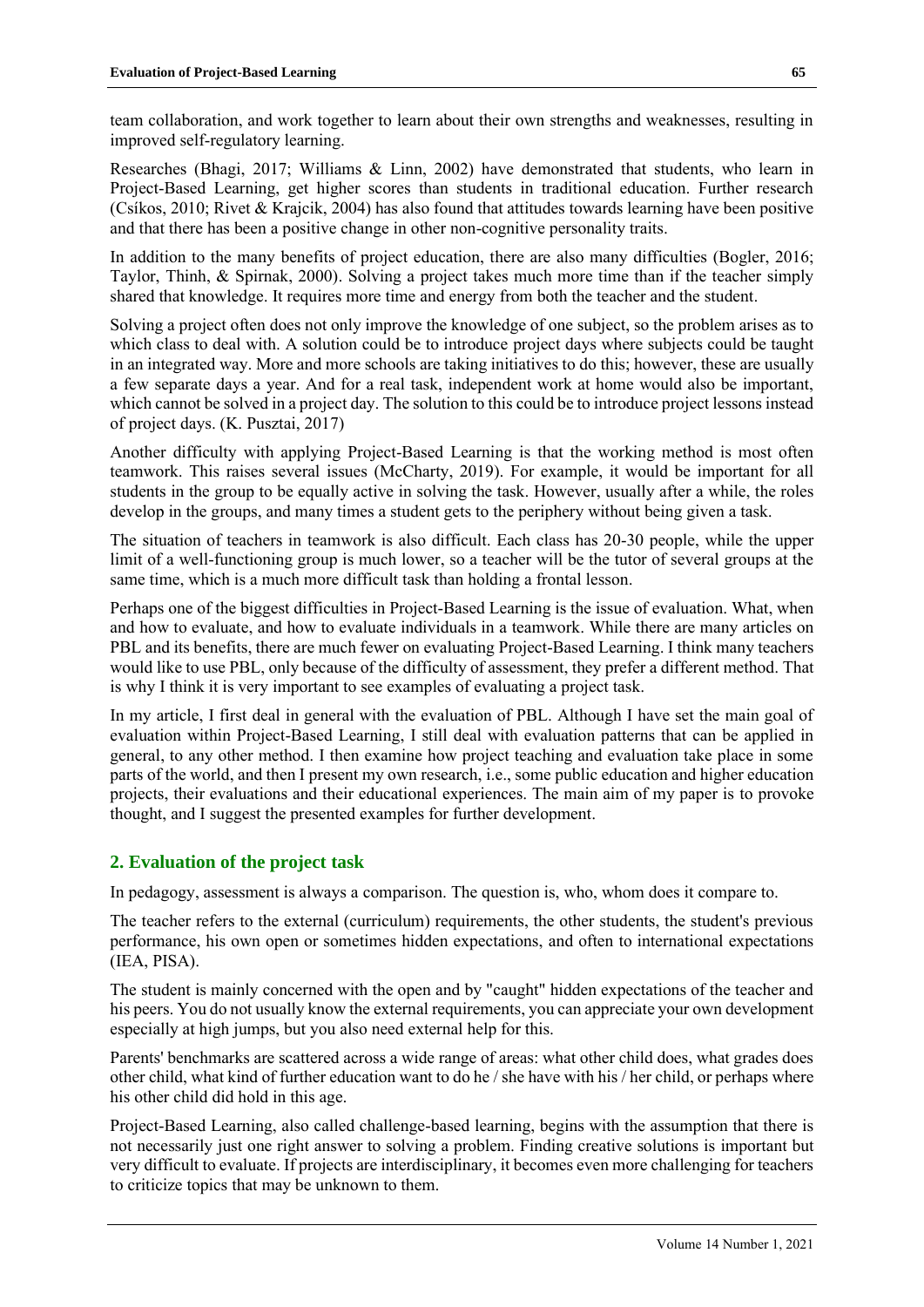If we consider the evaluation as a feedback about the progress or achievement of the student, it can take many different forms and may be formal or informal, if necessary.

# **2.1. What to evaluate?**

A very important question in the evaluation is what to evaluate (Hernandez, 2016). The end product is important, but if you focus only on this, the meaningful learning that happens throughout the process can be lost. The advantage of PBL is that students learn much more than content. They learn how to work with others, solve problems, present ideas to the audience, and learn from their mistakes. So in the evaluation, we are not only curious about what they have learned, but how they came to learn it so that they can use these processes in the future.

Some areas of assessment include content acquisition, collaboration or participation, as well as presentation or style. Additional considerations may include adherence to deadlines or other elements related to the topic or project.

# **2.2. How and when to evaluate?**

In traditional education, assessment is seen as the end of the learning process, ie often only once at the end of the learning process. However, the assessment has much more potential (Orbán, 2011). Applying it appropriately, students can be encouraged to succeed. That is why it is very important that the evaluation should appear from the beginning and be present throughout the learning process. We can do this by clearly setting out the expectations of the result in the objective.

Feedback and corrections should be frequent so that students can continuously improve their work and produce a successful end product. Waiting for feedback for too long may result in work that is too far from the desired goal and their corrections would require over-energy.

# **2.3. Results of project work**

We think rarely that the fate of the final products is a valuation element as well (M. Nádasy, 2010). The end goal can be a pageant, a poster, a mock-up that goes to the wall of the corridor, which gets out to the director's office, the library, the mall, the domestic or foreign sister school. But it can be a reward, what a student who has worked the most on it can take home. However, the result can be a comic book or a document that can be published in a newspaper, but it can also be a play we perform for parents, classmates or a more public audience. An increasingly fashionable end product is a video or presentation that can be made available to the Internet after the performance, allowing students to receive a broad range of feedback.

# **2.4. Dimensions of evaluation**

Evaluations have four dimensions (Orbán, 2011): self, peer, teacher and audience evaluation.

## **2.4.1. Self-evaluation**

Self-evaluation is an especially important piece of the summative evaluation because it taps into higherlevel thinking and awareness of the material, process, and final product. It makes students think about their successes, mistakes, and goals for the next time. I think it is important that the evaluation always ends with the filling of written form, which serves the purpose of preventing the student from avoiding his / her own evaluation and opinion according to the given criteria. Because our goal is to evaluate and thinking on the students honestly, the completed form will remain with the student so that no one else can look at it.

## **2.4.2. Peer evaluation**

Peer review is always a very important consideration for students, they want rather meet their friends than adults. Correct assessment of students contributes to a better collaboration process and increases student responsibility.

During PBL, peer evaluation is present at several levels: on the one hand, in-group private assessment, which is a constant accompaniment to the process, and, on the other, in the final assessment, a public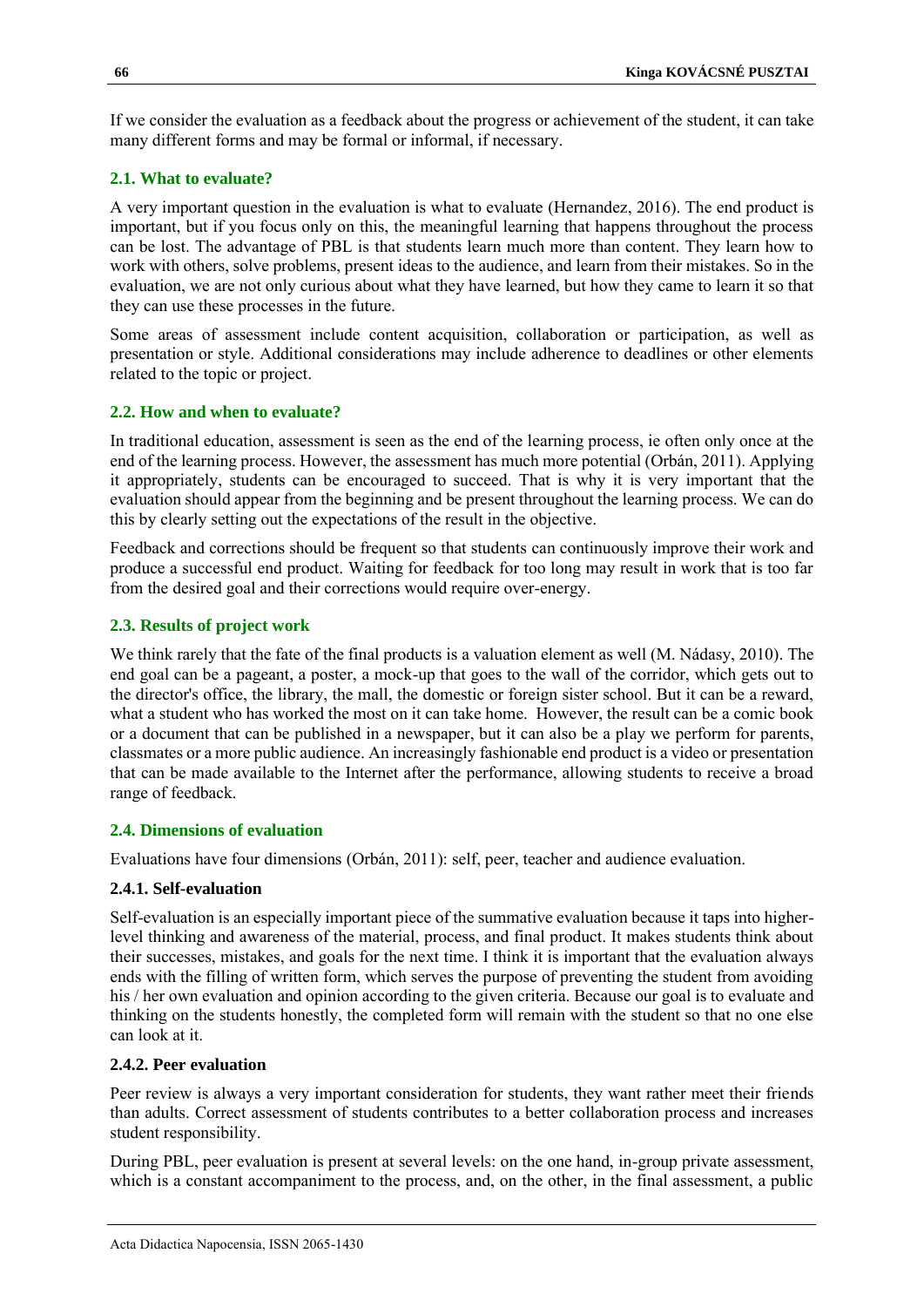assessment. At the end of the process, however, there is a great need for an "internal" evaluation session where the participants in the project discuss in themselves the content and work organization lessons of the (new type of) work. It is then possible to draw attention to aspects and techniques of self-study. In many cases, this opportunity also allows us to open up to the next complex topic in light of the lessons from the project solved.

Aspects that can be used in the internal evaluation include (M. Nádasy, 2010):

- What did the team-mates like the most and what did they like the least?
- What goals have we achieved compared to our common plans?
- What experiences did the team-mates have with the different organizational ways?
- What problems and conflicts hindered the work, how could they be overcome?
- What organizational problems have been encountered, how can they be prevented at other times?
- What kind of school and extracurricular circumstances made it difficult to work?
- What kind of school environment changes is absolutely necessary for the next project?
- What external signals did be received on the fly or at the end of the project?
- What is the fate of the project results in the short and long term?
- Do you want to do project work on other occasions?

All these questions are worth asking and answering in the atmosphere of success and joy of working successfully.

#### **2.4.3. Audience evaluation**

Michael Hernandez's research (Hernandez, 2016) illustrates the importance of evaluating an external audience. Hernandez took a group of students to Cuba to make documentaries about the culture and history of the island nation. The main goal was to learn how to make documentaries. One of the students, who excel from the peer, publicly posted to YouTube after the project ended and received critical comments from someone living in Cuba. In his research, Hernandez described that the student was much more influenced by the comments of unknown (but knowledgeable) people than by the evaluation of his teachers or classmates.

#### **2.5. Public vs. Private Evaluation**

Ideally, PBL is a credible experience, whether in the classroom or outside the school. Therefore, it should be possible for the feedback from the public to assess the success rate of the project. Public critiques (such as comments on blog posts) and class discussions provide a broader perspective and can carry even more meaning for the student than teacher feedback.

Private evaluations, such as self-reflection and teacher feedback, can treat confidential information about teammates, allowing students to be honest with their peers and themselves.

It is therefore very important that both types of evaluation play a role in the process.

#### **2.6. Evaluation Techniques**

The goal of evaluations should be to emphasize growth and encourage improvement. It is therefore very important that our criticism is constructive. Several techniques (CareAcademy, 2018) help us in our oral or written constructive criticism.

The essence of the technique is known as "Critique Sandwich" is to encapsulate our negative comments about a problem or flaw between positive notes.

The point of the "I like that..." technique is to try to give you feedback that starts with: I like that ..., I wonder if ..., The best next step might be...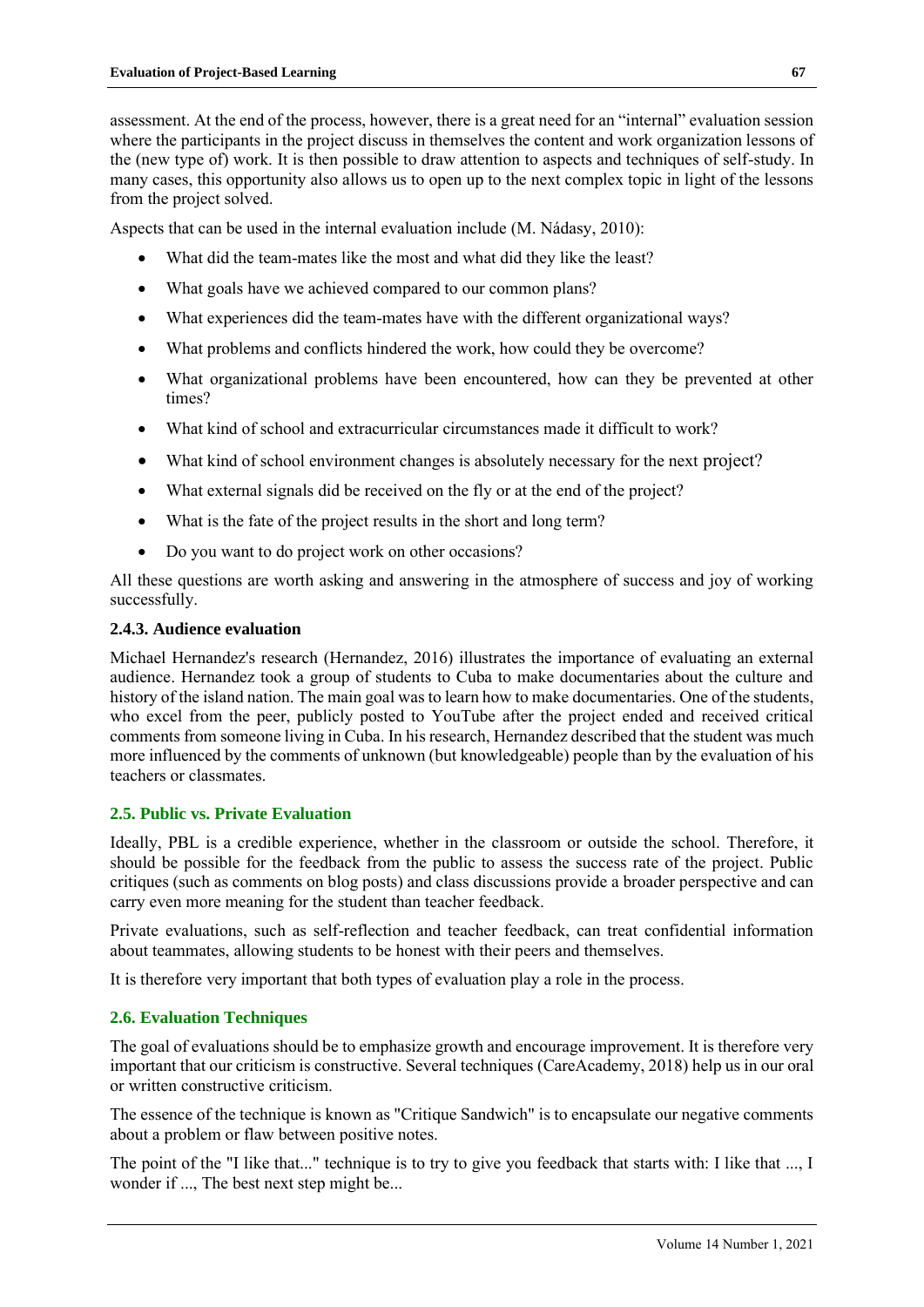The essence of the "Rose / Thorn / Bud" technique is that our critique should include something good (rose), something bad (thorn), or a suggestion, a potentially good thing (bud), which may be a good idea but needs work. (Romero, 2015)

# **2.7. Summative evaluation of Project Work**

It is very difficult to evaluate individuals during teamwork. In addition, it would be important for all students in the group to be equally involved in solving the problem. However, after a while, roles in groups also form, and in many times, some student gets to the periphery, so he /she doesn't get a task.

To solve this, a possible idea is to evaluate each teamwork at the end too, and the group together will receive a total score to be shared between them. And the scores can be converted to a ticket at the end. (It is a good idea to first convert more teamwork to one ticket so that the partial scores add up.)

If we apply this method frequently, students will stand up for themselves and become more involved in the work.

Furthermore, let we the peripheral students at least once be in leadership roles.

# **3. Project work and evaluation abroad**

At first (Marton, 2013) we are encountered Project-Based Learning in the United States in the context of 1900s vocational training. A notable pioneer was John Dewey in the Chicago tentative school, who broke away from educational situations that focused on traditional knowledge transfer and involved the student in a passive role. The theoretical and practical foundations of the method are described by Dewey's student W.H. Kilpatrick in "The project method," published in 1918 in Teachers Collage Records. The author's book on the detailed theory of the project-based method was published in 1925 under the title Foundations of method: informal talks on teaching.

In the twentieth century, Project-Based Learning became widespread in England, Canada, Germany, and Austria. In Russia, during the 1930-31 schoolyear, they switched to Project-Based Learning throughout the country. (One year later, it is withdrawn because its democracy is incompatible with central government.) (M. Nádasy, 2010) However, in the rest of Europe, Project-Based Learning plays no significant role in public education practice.

In the following, I will elaborate on project pedagogy in Germany and Austria. I will then present some American institutions that have extensive research in Project-Based Learning and publish their experiences and results on their websites for the purpose that teachers can use them, comment on them, and further develop them.

## **3.1. Western Europe**

Hungarian Project-Based Learning mainly follows the tradition of project pedagogy in Germanspeaking countries (Verók & Beatrix, 2011). One reason for this is that we have the largest proportion of German-language literature, followed by English and French.

In the following, based on the experience of the Jugend-Schule-Wirtschaft project, I describe Project-Based Learning in Western Europe

In Western Europe, the project-based approach has a long tradition. The method has considerable literature. There are summarized works, analyzes, measurement results of the project teaching experiences.

Reform pedagogical traditions have had a significant impact on the educational reforms that emerged since the 1970s. The method emerged as a critique of the former education system.

Various forms of informal education are created and become part of school practice: project-oriented education, project, workshop, freelance work, case study.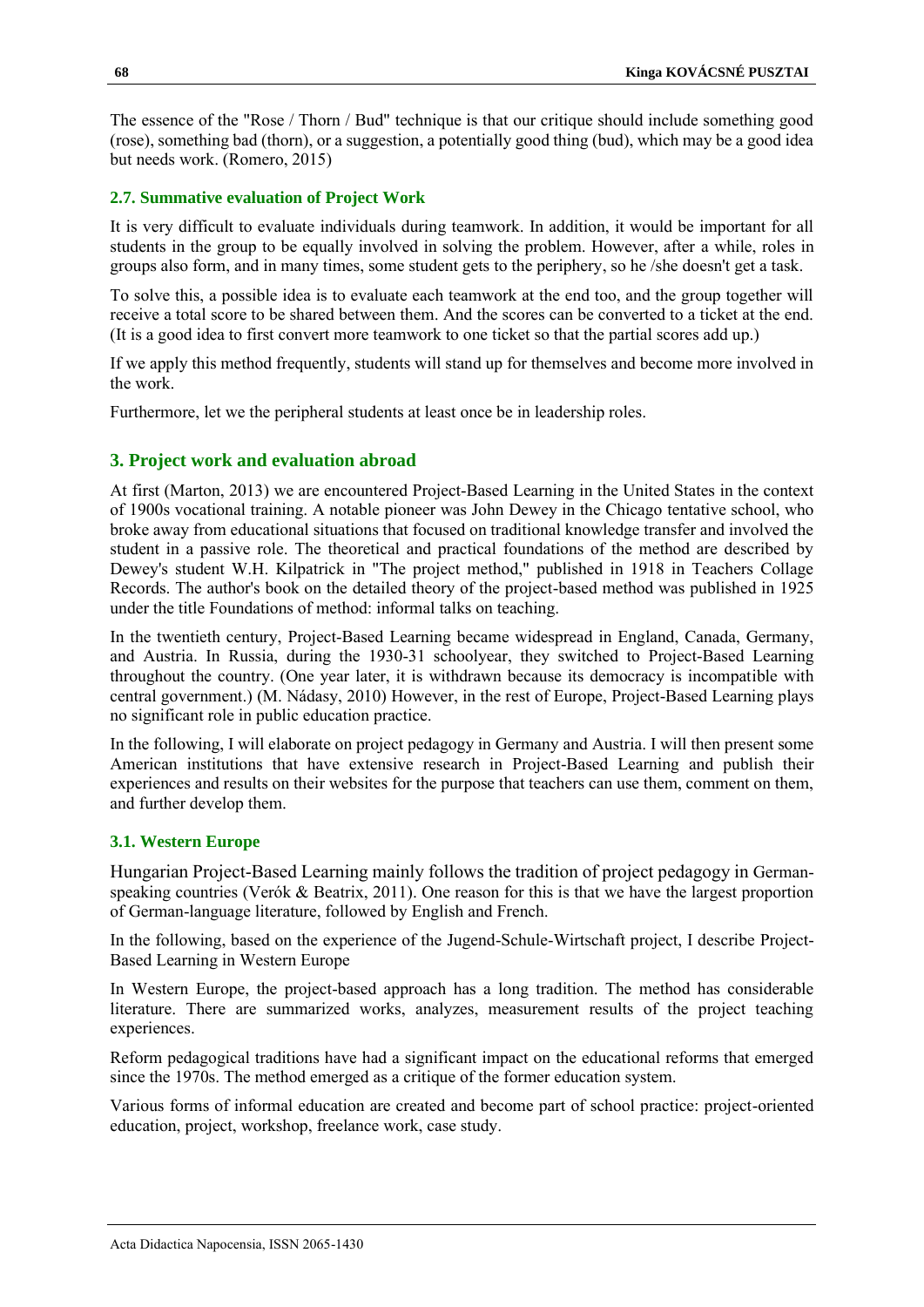The project-based method has been integrated into public education and has become part of the curriculum. There are project books and textbooks offering project assignments that are relevant to Project-Based Learning.

The topic selection of projects is highly differentiated and strongly linked to current social practice.

The implementation of projects in terms of form and content is influenced by a modern approach and thinking, a new methodological culture that meets the needs of postmodernism.

A forward-thinking (positive, more optimistic) mindset and problem-based approach are typical.

In criticism of education, the moral factor gives a strong voice, which is coupled with child-centeredness and it sets out the school's responsibility for shaping the future.

#### **3.2. United States of America**

#### **3.2.1. University of Delaware**

The University of Delaware, US, is not only applying problem-based teaching in many areas. On his website (Delaware, 2020), he publishes a collection of problems, called "Clearinghouse", whose tasks are well suited to Project-Based Learning. The university also organizes workshops for teachers to help them apply it in their class. However, on their website, you will not only be able to view sample assignments, but you will also find tutorials on the courses. In addition, they publish forms to test the success of their learning and find videos containing problems and solutions to group problems.

#### **3.2.2. High Tech Middle North County**

High Tech Middle North County (High, 2000) is a California high school that enrolls 6th-7th and 8thgrade student groups (335 students in total) in innovative projects that not only improve their knowledge but also their problem-solving skills. Every year there is an "Exhibition Night" where each student presents his work. In addition, every semester students must report on their knowledge. Each student has a designated faculty advisor who offers academic, emotional, and social support during their threeyear high school studies.

On the school's website, you will find several detailed projects, which include the evaluation of the project assignment as well.

#### **3.2.3. Buck Institute for Education**

The High Buck Institute for Education (Buck Institute, 2020) is a non-profit organization dedicated to helping teachers use project-based education. It creates, collects, and shares high-quality PBL educational practices on its website.

It provides workshops, helping teachers to design or adapt a project for their own classroom as well as and evaluate students in project work. After a successful workshop, it provides on-site Sustained Support Visits, as research and experience show that follow- up is necessary for successful professional development, transformation of practice, and sustainability of PBL.

#### **4. Evaluation of specific project tasks in public education**

The following I present some project tasks and their evaluation. The first of these project tasks is one of the projects developed by High Tech Middle North County (High, 2000), the rest are self-developed projects.

#### **4.1. School Buffet Design**

#### **4.1.1. Descrbtion of the project**

The narrow interpretation of the task includes the design of the buffet, ie the design of its items and the determination of the prices of each item. It is worth making certain clauses with regard to the products being sold. For example, the products should be healthy, ie do not contain more than 5% salt and sugar.

Then the solution to the problem is to make a price list.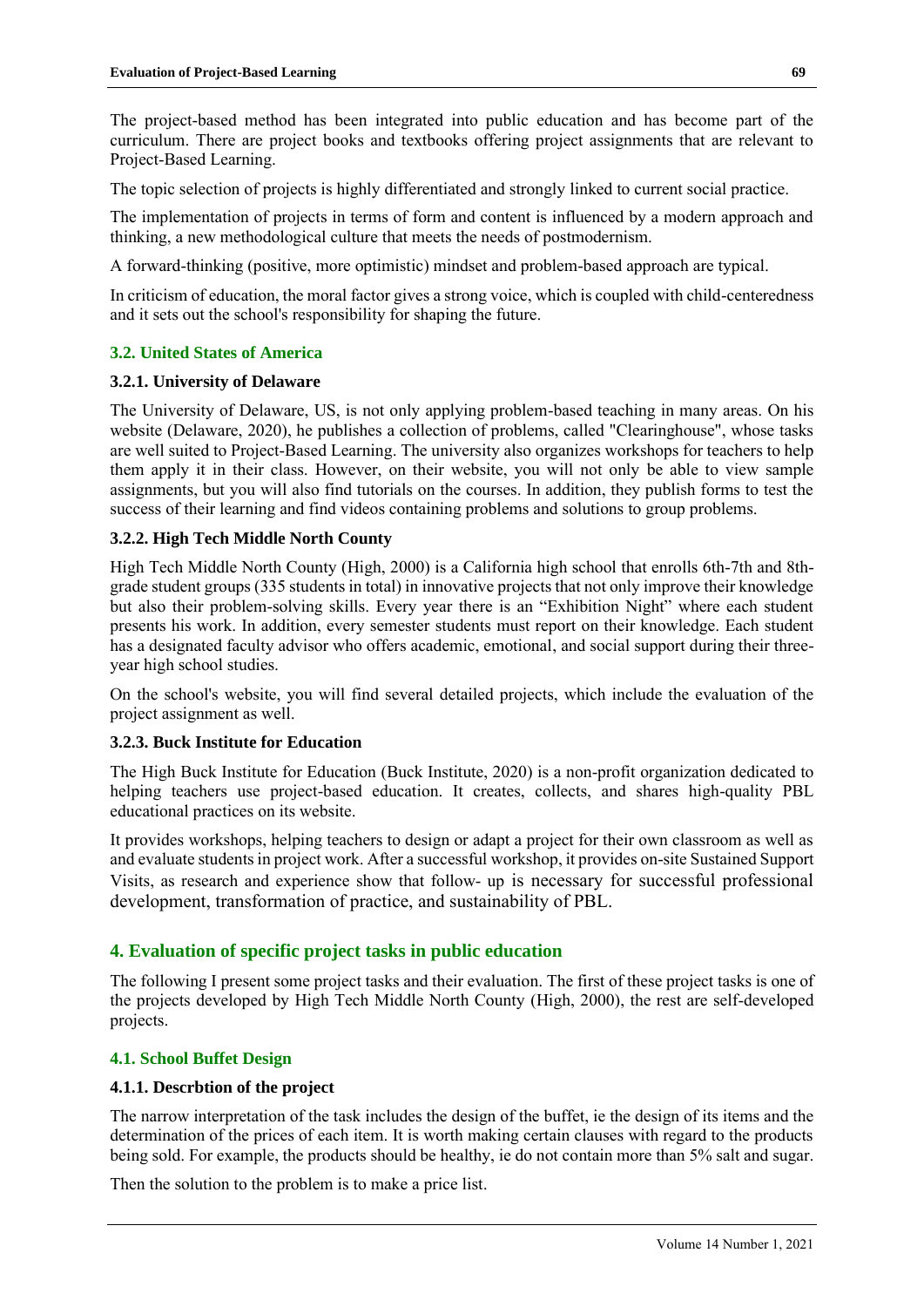We can extend the task by designing a buffet logo or flyer.

# **4.1.2. Evaluation of the project**

The first step in the project evaluation is the concrete formulation of the task and its results.

The second step in the project evaluation is the continuous intra-group review by the teacher and the students.

As a third step in the evaluation, you should play the task as follows. Let's make a few groups out of the class who together design a buffet. After that, each team gets some imaginary money you can spend on any buffet. The winner is the one who generates the most revenue.

The fourth step of the evaluation should be a self-assessment using a form or an internal evaluation of the group based on the above-mentioned aspects.

## **4.1.3. Experimantation of the project**

The task was tested with a 6th-grade pupil in an elementary school. Since the group had 7 members, it became only one group. The project took 2 lessons to complete and 1 presentation lesson was provided.

The children were happy with the task, selected the project manager and very quickly divided the workflows. They formed three groups, one designed the buffet logo, one group the products and one the flyer. They were very clever in solving them and at the end compiled the completed processes.

The teacher gave a little help in the beginning and then let them work independently, but he kept an eye on their work and helped them as needed. The team selected a good project manager who paid attention to each of its subgroups and monitored their work. Students needed little help from the teacher.

The evaluation of the project was different from the one I suggested. Due to the small number of the group, they could not appreciate the work of their peers, but the opinion of the teacher is: "They created a buffet that I would be happy to buy. The logo became demanding and the selection became realistic."

The students' opinion on the project assignment is clearly positive. They had a great time doing the task, and at the end, they said they would be happy to do this kind of task again.

Teacher opinion on the assignment: "I think this is a workable project in elementary school."

# **4.2. Organizing a Class Excursion**

## **4.2.1. Descrbtion of the project**

Each team should make a presentation in which they introduce the vision of the class trip. It is worth to give some pointers that students should pay attention during the exercise:

Location: Why to go there?

- Travelling
- Accommodation
- Meal: in case it is to complicate to deal with it, it may be skipped.
- Programs
- Cost of the trip

## **4.2.2. Evaluation of the project**

The first step in project evaluation is to define precisely what are the task and its results.

The second step in the project evaluation is the continuous intra-group review made by the teacher and the students. Because the task is complex, it is important to provide continuous support to the children. It means not only the constant commenting on their idea from an adult's perspective, but also for example if they look for a good accommodation, we take the role of the owner and negotiate with them.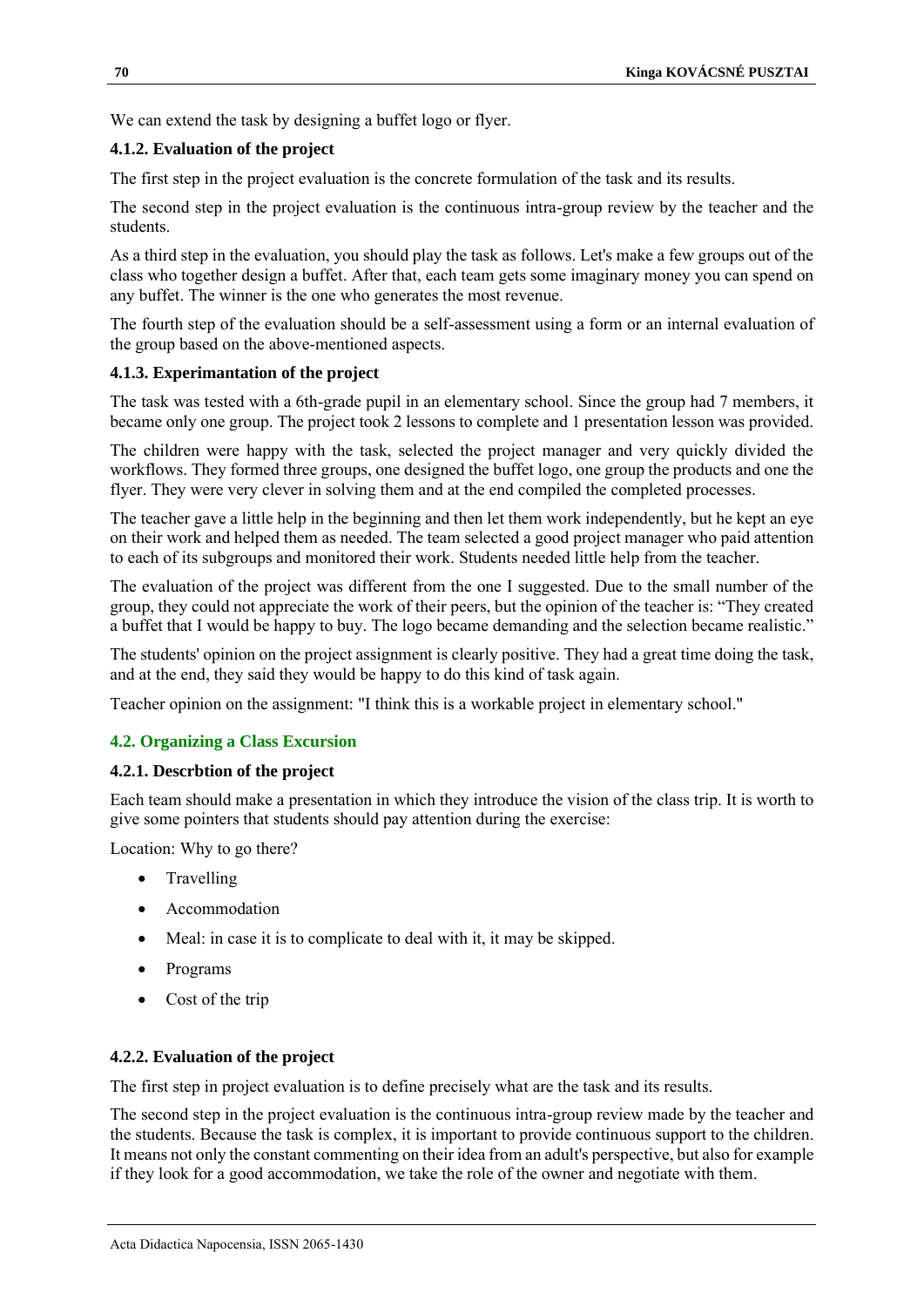The third step of the project assessment is to evaluate the final result with the teacher and the students. Evaluation viewpoints: content, presentation, mode of presentation. And after the evaluation, the voting comes which trip has been liked best. The winner team's reward could be to manage the class excursion in reality.

The last step of the evaluation should be a self-assessment using a form or an internal evaluation of the group based on the above-mentioned aspects.

## **4.2.3. Experimantation of the project**

We tested the exercise with three classes of 8th grade students in a primary school. A total of 25 teams dealt with the task, of which 19 solved it. The project took 4 lessons being completed and 1 lesson was dedicated to the presentation. Figure 1 shows the slides of a team's presentation.



**Figure 1.** *An example: the slides of a team's presentation*

The teacher encoured the teams to work independently, but he constantly monitored their work and helped them as needed. The groups needed rarelysome help. As the classes had already been experienced to make a presentation and hold lectures, presenting the project did not cause trouble.

The teams were created by the students themselves so they could work together easily. All together there was just one team in which not all students took part in the work. One of the interesting results of team formation was that there were several one-person teams.

Unfortunately, the winner's reward could not be that they fulfill their ideas in reality, so the teacher found out another way of rewarding. Everyone received a five (best) mark who did the job properly, and the winning team was rewarded with a KFC invitation. Each team had to vote for a job that was not their own.

Teacher and student ratings were in most cases the same, differences have been detected only in two cases. One was the evaluation of a team where the students rated better than the teacher. The other difference was more remarkable: the project the students voted as winner was evaluated significantly worse in its content as well as in the mode of presentation by the teacher.

Students' feedbacks on project education were definitely positive. 16 teams enjoyed the task very much. They liked the challenge. The difficulties, highlighted by many of the students were as follows: finding the right accommodation (there were teams who changed location because they could not find suitable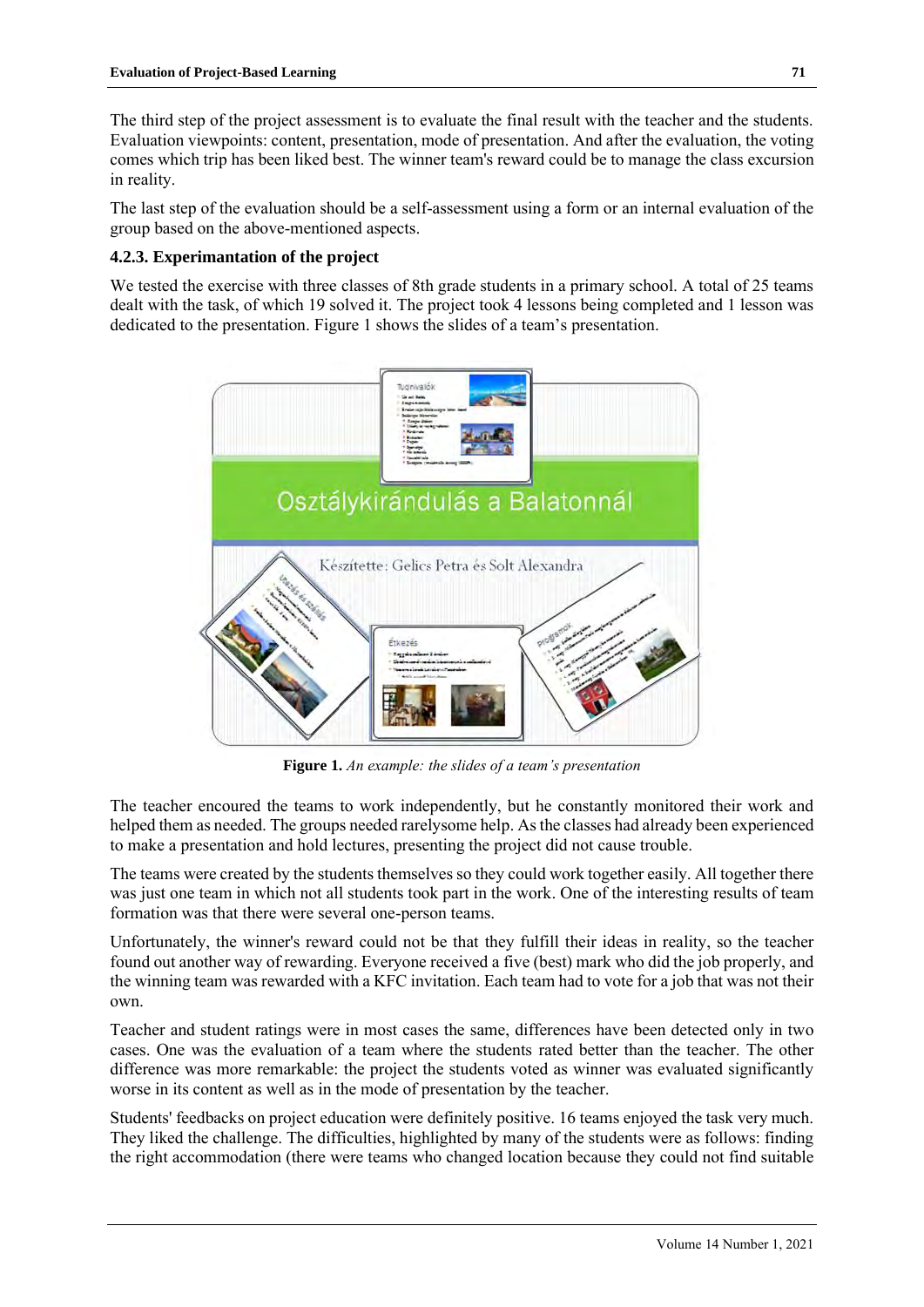accommodation ...), and budgeting. The meal issue could have been missed, but there were several teams which managed to work it out as well.

Three groups found the project difficult as there was too much work to do. It was difficult to them to find right solutions, or some didn't really enjoy it.

In the teacher's opinion, this assignment is well suited to the use in primary school and she would like to use it in the coming years.

# **5. Evaluation of Project Tasks in Higher Education**

Higher education prepares students for life, and we need to work in teams more and more in life, which is why I consider the appearance of PBL in higher education very important. There are more and more initiatives for this at foreign and Hungarian universities as well.

An interesting initiative relates to the name of Marc Gennat, a professor at the University of Niederrhein, who is replacing the exam with a project assignment. In his view, the knowledge required for the exam so far is only a theory, a basis which must be deepened by practical tasks. In his class, the exam works in project work where teams must solve practical tasks.

## **5.1. Appearance of PBL in course of Algorithms and Data Structures**

University professors often struggle with the trouble that some of the material delivered during the lecture does not fit, or only very narrowly, into the content of the practice. There is an excellent opportunity to solve it the topic processing and evaluating in a project assignment.

### **5.1.1. Descrbtion of the project**

The project task should be to analyze and compare the sorting algorithm. The teams are assigned different tasks.

The concrete formulation of the task and its results: Each team should choose a "slow"  $(O(n^2))$  and a "quick" (O (n log n)) sort, which they then analyze and present. The subtasks are:

- Students have already encountered slow sorting in their studies, but there are few who have written a program for it. Therefore, when presenting a slow sort, it is essential to write *a program into arrays*.
- Since one of the important topics in the Algorithms course is linked list, the second important task of project work is to develop *an algorithm into list* for the selected slow sort.
- Describe the *algorithm* of the selected *quick sort* and the *data structure* that may be used.
- The object, such as these sorting, includes *analysis of the algorithm* by operation time or storage space. Do this.
- It would be a good idea to color the task a little with *research work*: Can they find anything interesting about the sorting.

The solution to the problem, like the wording of the problem, is multilevel:

- The presentation and analysis of the quick sort is done in the form of a short presentation, of course with the help of a ppt presentation. This demonstration is also available to the class during the exam period.
- The slow sort program into array, chain list algorithm, and analysis will not be presented, but will be posted on the course website and will be available until the end of the exam period.

## **5.1.2. Evaluation of the project**

The first step in project evaluation is the concrete formulation of the task and its results.

The second step in project evaluation is within the team. The team should keep a project log that includes who created and verified each subtask. I think it is important that the maker and the control person or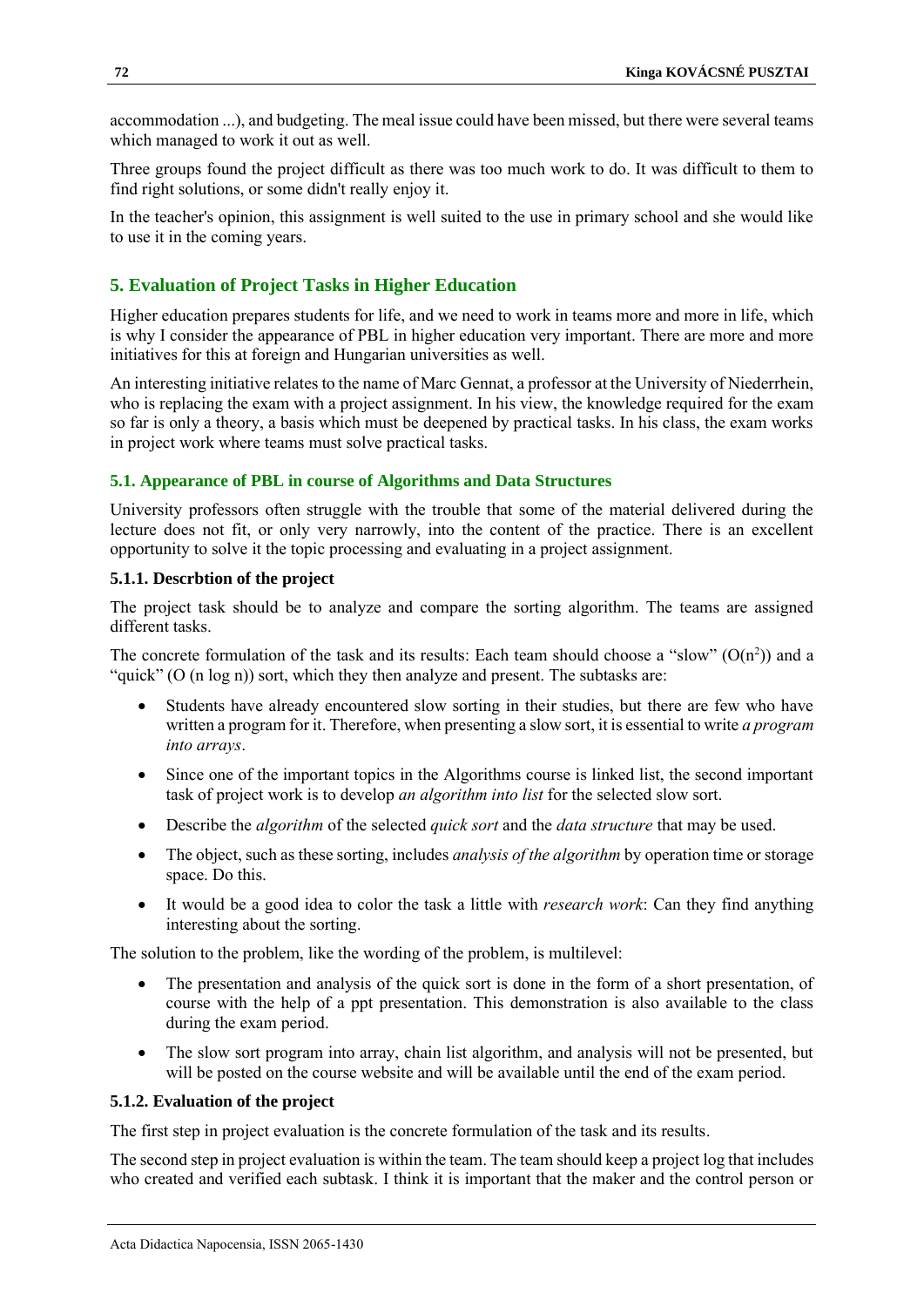persons are different. When checking the program, the test person/subgroup should include test cases in the project log.

This project diary is also very important because the teacher is not present here as in the abovementioned project work. Of course, students can ask for help from the teacher, but this is optional; otherwise, the teacher sees only the final product, making it difficult to evaluate the process.

The third step in the evaluation is to comment on the work of the teams with the teacher and their peers. Both the teacher and the students grade the work in several ways. (Eg based on comprehensibility, amount of new knowledge, usability, interesting.) If the teacher finds a mistake in a given subtask, he/she gives 0 scores for that.

The teacher and student points are weighted  $(2/3 - 1/3)$  proportion), which is then distributed by agreement between the members of the group. The points will then be finalized by the teacher in the project diary or returned to the team for review.

The fourth step here also of the evaluation should be a self-assessment using a form or an internal evaluation of the group based on the above-mentioned aspects.

# **5.1.3. Experimantation of the project**

We tested the task in a university course where 5 teams initially applied but by the end, only one team met the criteria. Figure 2 shows the slides of the team's presentation.



**Figure 2.** *An example: the slides of the team's presentation*

The groups were formed independently, there was no stipulation regarding their number, only the recommendation of a group of 3-4 persons. This recommendation was followed by each team, the task completed team consisted of 4 people. From their activity logs, it was found that the project was devoted to approx. 5.5 hours. (In my opinion, they spent a lot more time on the task.) They chose the maximum selection sort for slow sorting and quicksort for quick sorting. Although the original task was only to write a program for slow sorting, they did create a  $C ++$  program for both sortings. The algorithms of the two sorting were explained in a presentation. Their work was also published to other students of the course.

I sought the opinion of the students of the university course with the help of an online questionnaire. The questionnaire was completed by 8 students. I asked four obligatory questions to which the students could give 1 (very bad) -5 (very good) points and, in an optional question, they could write their personal opinion in the form of an essay. Based on these, the students are considered the project work a good idea. (The question got a score of 4.3) Group work and concerted work within the group achieved only 3.9, which show me that students work relatively little in a group, so they still have to learn this way of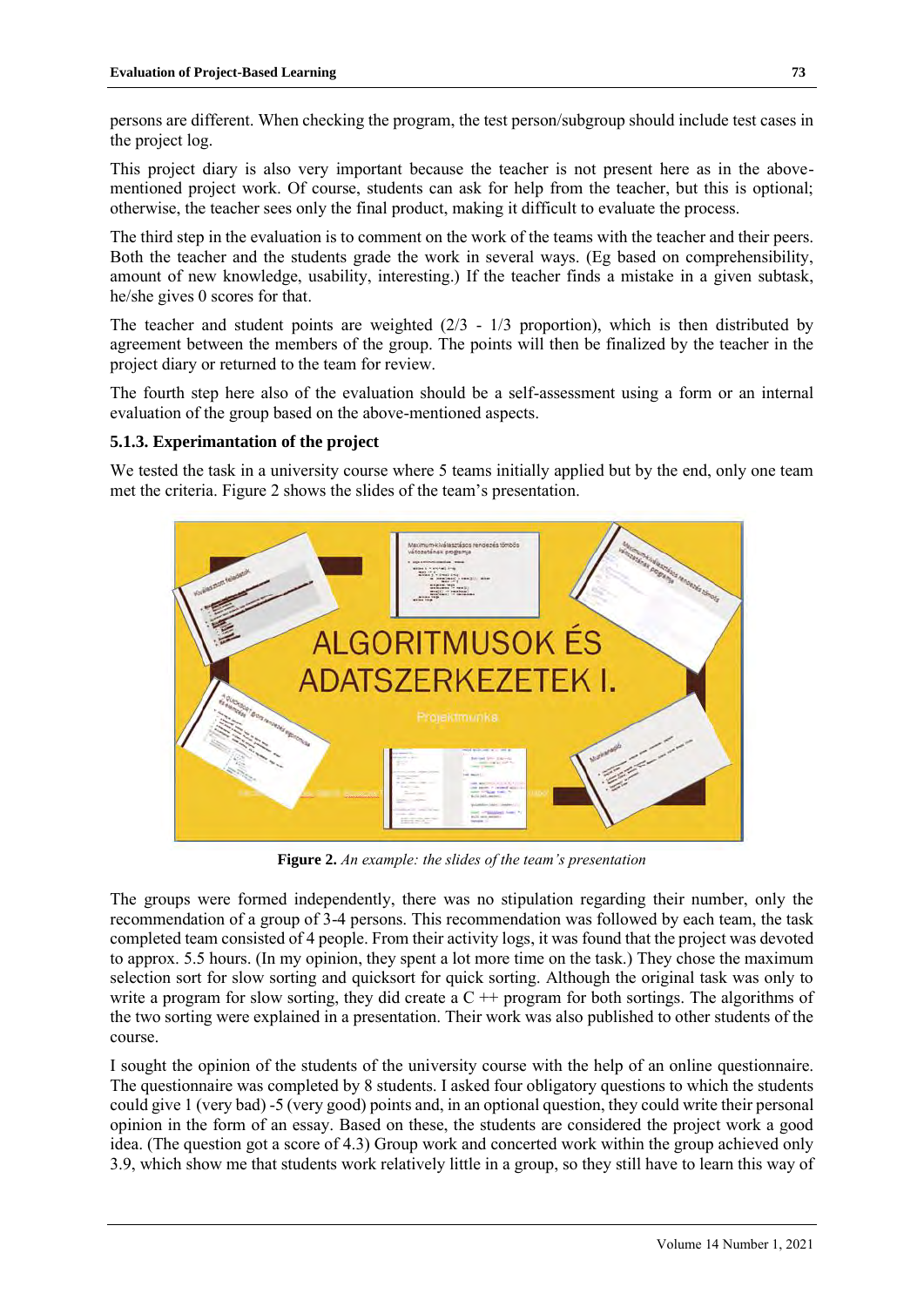working. The students considered the evaluation to be fair, with an average score of 4.4. Only one student commented that sounded like that: "It was good."

## **6. Conclusion**

Participating in Project Based Learning also brings a new color to the practice of evaluation, reinforcing self-esteem and peer review in the process, but linked to engaging in the process of problem-solving. Students, in and of themselves and others, experience the experience of being fit or inadequate. These processes are also present in traditional education, but usually, take place against the backdrop of teacher evaluation, often linked to mysterious "requirements" and burdened with subjectivity.

Everything related to the project is clearer because the quality of the problem solving is public in detail and in its entirety, so it is not related to a vague evaluation aspect. In turn, self-esteem can become more realistic and gain more significance.

# **References**

Bhagi, U. (2017). 12 Reasons Why Project-Based Learning Is Better Than Traditional Classroom Learning. *eLearningIndustry*. Letöltés dátuma: 2020. 01 16, forrás: https://elearningindustry.com/project-based-learning-better-traditional-classroom

Bogler, M. (2016). Implementing Project-Based Learning: Challenges and Solutions. *ProjectPals*. Letöltés dátuma: 2020. 01 16, forrás: https://www.projectpals.com/project-based-learningblog/implementing-project-based-learning-challenges-and-solutions

Buck Institute, f. E. (2020). *PBLWorks*. Letöltés dátuma: 2020. 01. 16., forrás: https://www.bie.org/about/what\_pbl

CareAcademy. (2018). How to Give Constructive Criticism. Letöltés dátuma: 2021. 01. 05., forrás: https://blog.careacademy.com/how-to-give-constructive-criticism

Csíkos, C. (2010). Problémaalapú tanulás és matematikai nevelés. *Iskolakultúra, 20*(12), 52-60.

Delaware, P. C. (2020). Letöltés dátuma: 2020. 12. 20., forrás: http://www1.udel.edu/inst/resources/index.html

Edutopia. (2007). Why Is Project-Based Learning Important? *Edutopia*. Letöltés dátuma: 2020. 01. 16., forrás: https://www.edutopia.org/project-based-learning-guide-importance

Hernandez, M. (2016). Evaluation Within Project-Based Learning. *Edutopia*.

High, H. T. (2000). *High Tech Middle North County*. Letöltés dátuma: 2020. 01. 16., forrás: https://www.hightechhigh.org/htmnc

Indrawan, E., Jalinus, N., & Syahril, S. (2019). Review Project Based Learning. *International Journal of Science and Research, 8.*, 1014 - 1018.

K. Pusztai, K. (2017). A probléma-alapú oktatás az informatika órán. In P. Szlávi, & L. Zsakó (Szerk.), *INFODIDACT 2017.*

Krajcik, J. S., & Blumenfeld, P. C. (2006). Project-Based Learning. In R. K. Sawyer, *The Cambridge Handbook of the Learning Sciences.* Cambridge University Press.

M. Nádasy, M. (2010). *A projektoktatás elmélete és gyakorlata.* Magyar Tehetségsegítő Szervezetek Szövetsége.

Marton, E. (2013). A projektoktatás elmélete, a projekttervezés. In *Az iskoláskor pedagógiája.* ELTE Bárczi Gusztáv Gyógypedagógiai Kar.

McCharty, J. (2019). Common PBL Problems—and Solutions. *Edutopia*. Letöltés dátuma: 2020. 01. 16., forrás: https://www.edutopia.org/article/3-common-pbl-problems-and-solutions